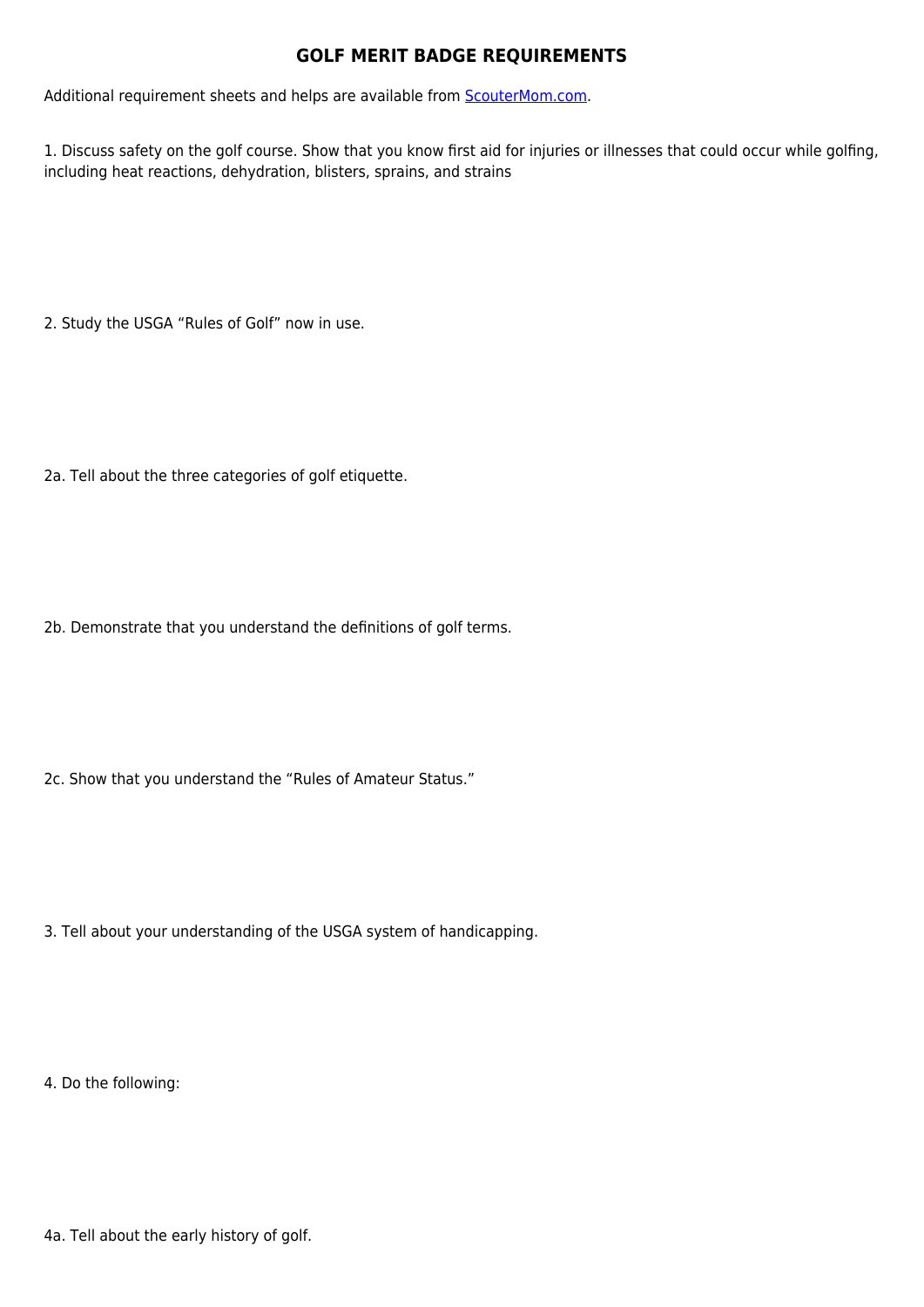4b. Describe golf's early years in the United States.

4c. Tell about the accomplishments of a top golfer of your choice.

5. Discuss with your counselor vocational opportunities related to golf.

6. Do the following:

6a. Tell how golf can contribute to a healthy lifestyle, mentally and physically.

6b. Tell how a golf exercise plan can help you play better. Show two exercises that would help improve your game.

7. Show the following:

7a. The proper grip, stance, posture, and key fundamentals of a good swing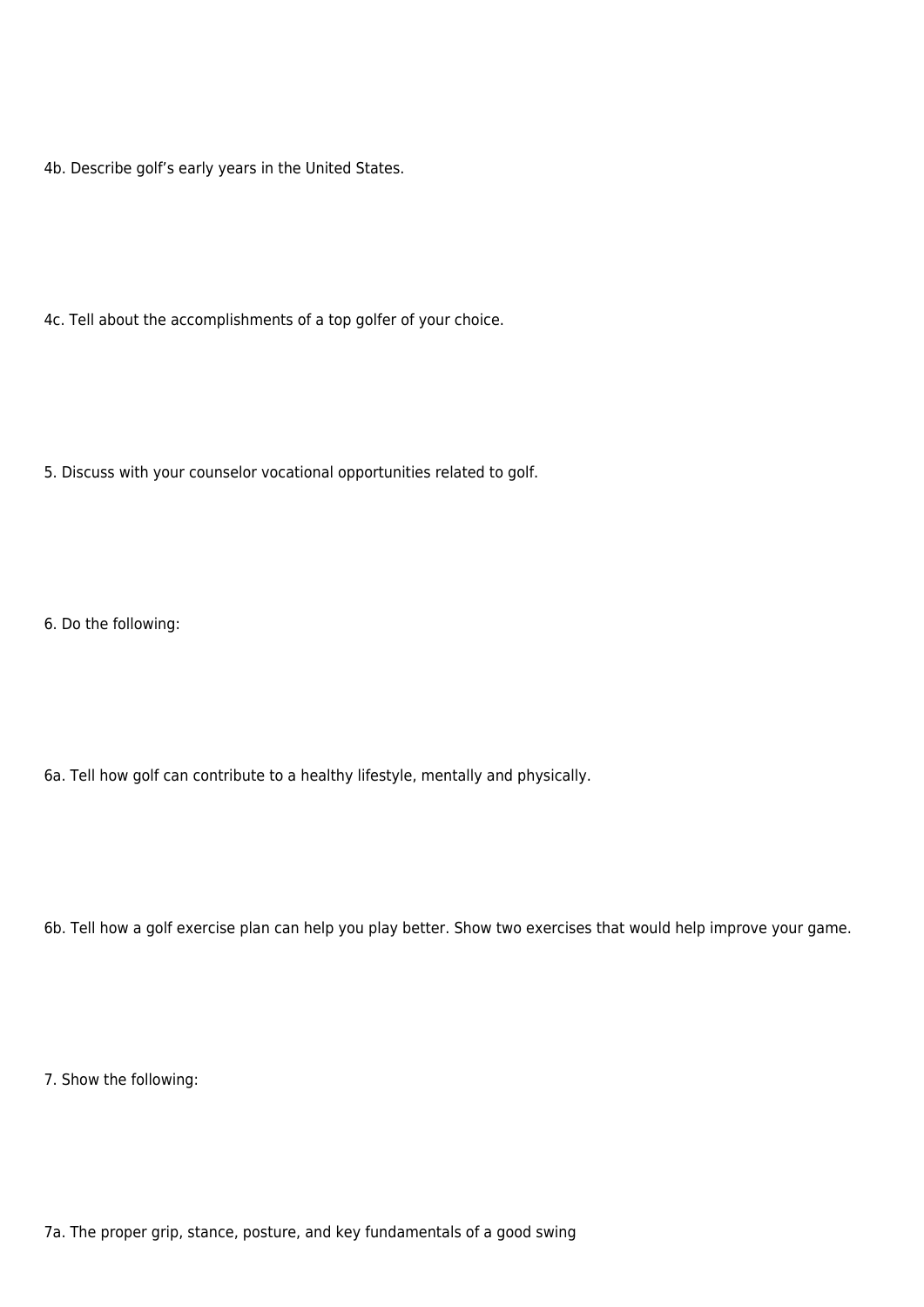7b. The full wood shot, played from a tee

7c. The fairway wood shot

7d. The long iron shot

7e. The short iron shot

7f. The approach, chip-and-run, and pitch shots

7g. The sand iron shot, bunker, or heavy rough recovery shots

7h. A sound putting stroke

8. Play a minimum of two nine-hole rounds or one 18-hole round of golf with another golfer about your age and with your counselor, or an adult approved by your counselor. Do the following: